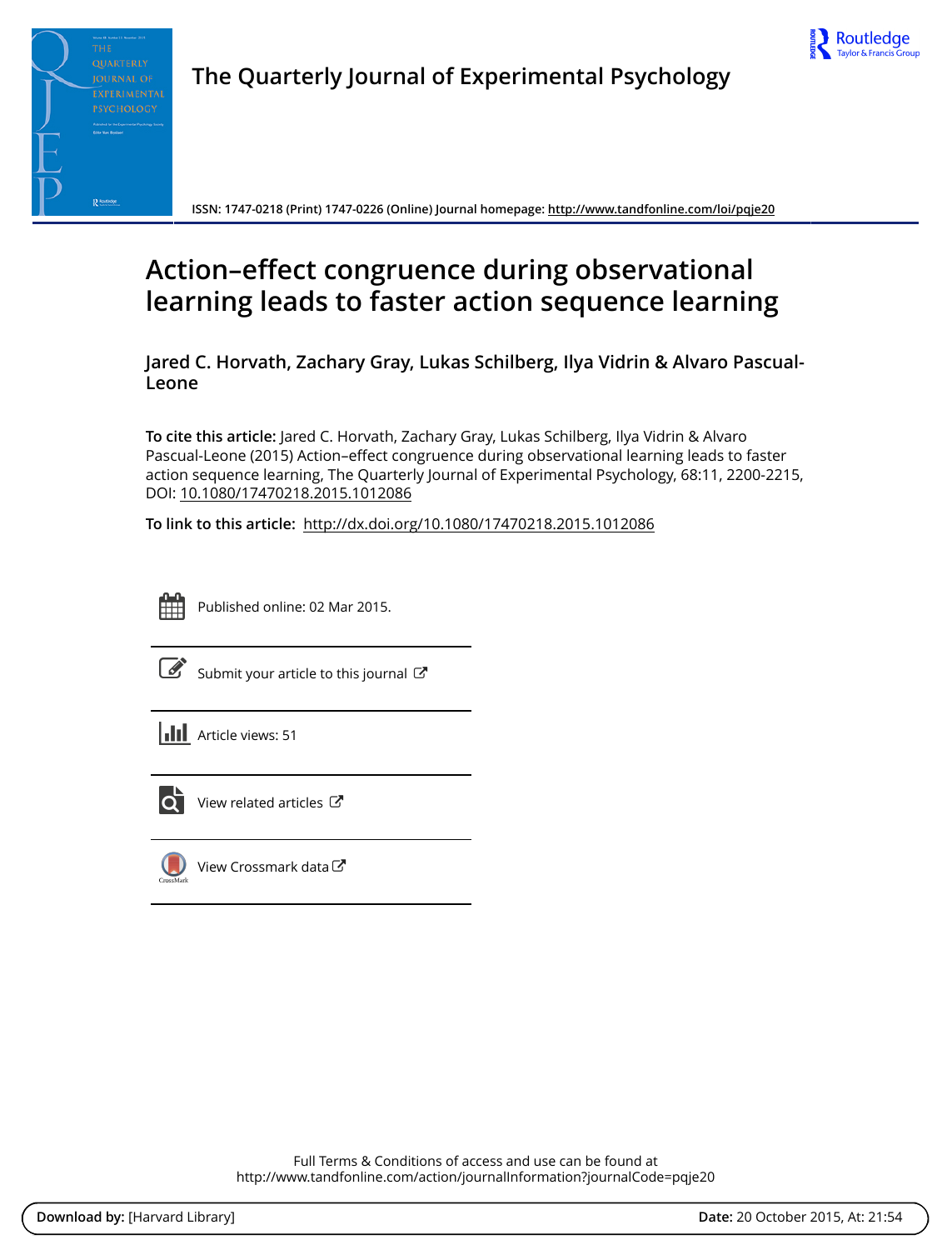# Action–effect congruence during observational learning leads to faster action sequence learning

Jared C. Horvath<sup>1,2</sup>, Zachary Gray<sup>2</sup>, Lukas Schilberg<sup>2,3</sup>, Ilya Vidrin<sup>2</sup>, and Alvaro Pascual-Leone<sup>2,4</sup>

<sup>1</sup>Science of Learning Research Center, Graduate School of Education, University of Melbourne, Melbourne, VIC, Australia

 $^{2}$ Department of Neurology, Beth Israel Deaconess Medical Center, Berenson-Allen Center for Noninvasive Brain Stimulation, Division of Cognitive Neurology, Harvard Medical School, Boston, MA, USA <sup>3</sup>Faculty of Psychology and Neuroscience, Department of Cognitive Neuroscience, University of Maastricht, Maastricht, The Netherlands

4 Institut Guttman de Neurorehabilitacio Universitat Autonoma, Barcelona, Spain

(Received 16 January 2014; accepted 11 January 2015; first published online 2 March 2015)

Common coding theory suggests that any action (pressing a piano key) is intimately linked with its resultant sensory effect (an auditory musical tone). We conducted two experiments to explore the effect of varying auditory action–effect patterns during complex action learning. In Experiment 1, participants were assigned to 1 of 4 groups, watched a silent video of a hand playing a sequence on a piano keyboard with no auditory action effect (observation) and were asked to practise and perform the sequence on an identical keyboard with varying action effects (reproduction). During reproduction, Group 1 heard no auditory tones (identical to observed video), Group 2 heard typical scale-ascending piano tones with each key press, Group 3 heard fixed but out-of-sequence piano tones with each key press, and Group 4 heard random piano tones with each key press. In Experiment two, new participants were assigned to 1 of 2 groups and watched an identical video; however, the video in this experiment contained typical, scaleascending piano sounds. During reproduction, Group 1 heard no auditory tones while Group 2 heard typical, scale-ascending piano tones with each key press (identical to observed video). Our results showed that participants whose action–effect patterns during reproduction matched those in the observed video learned the action sequence faster than participants whose action–effect patterns during reproduction differed from those in the observed video. Additionally, our results suggest that adding an effect during reproduction (when one is absent during observation) is somewhat more detrimental to action sequence learning than removing an effect during reproduction (when one is present during observation).

Keywords: Action–effect association; Observational learning; Action observation and execution; Stimulus–response compatibility; Common coding theory

With the proliferation of the internet and ondemand television, people are increasingly accessing didactic material presented via "video" format. A natural limitation of this detached instructional tool is its lack of reciprocity: Because the teacher and learner cannot interact, information must be conveyed and mastered through demonstration and mimicry. Although this form of

Correspondence should be addressed to Jared C. Horvath, Melbourne School of Psychological Sciences, Redmond Barry Building #613, University of Melbourne, VIC–3010, Australia. E-mail: [jch155@mail.harvard.edu](mailto:jch155@mail.harvard.edu)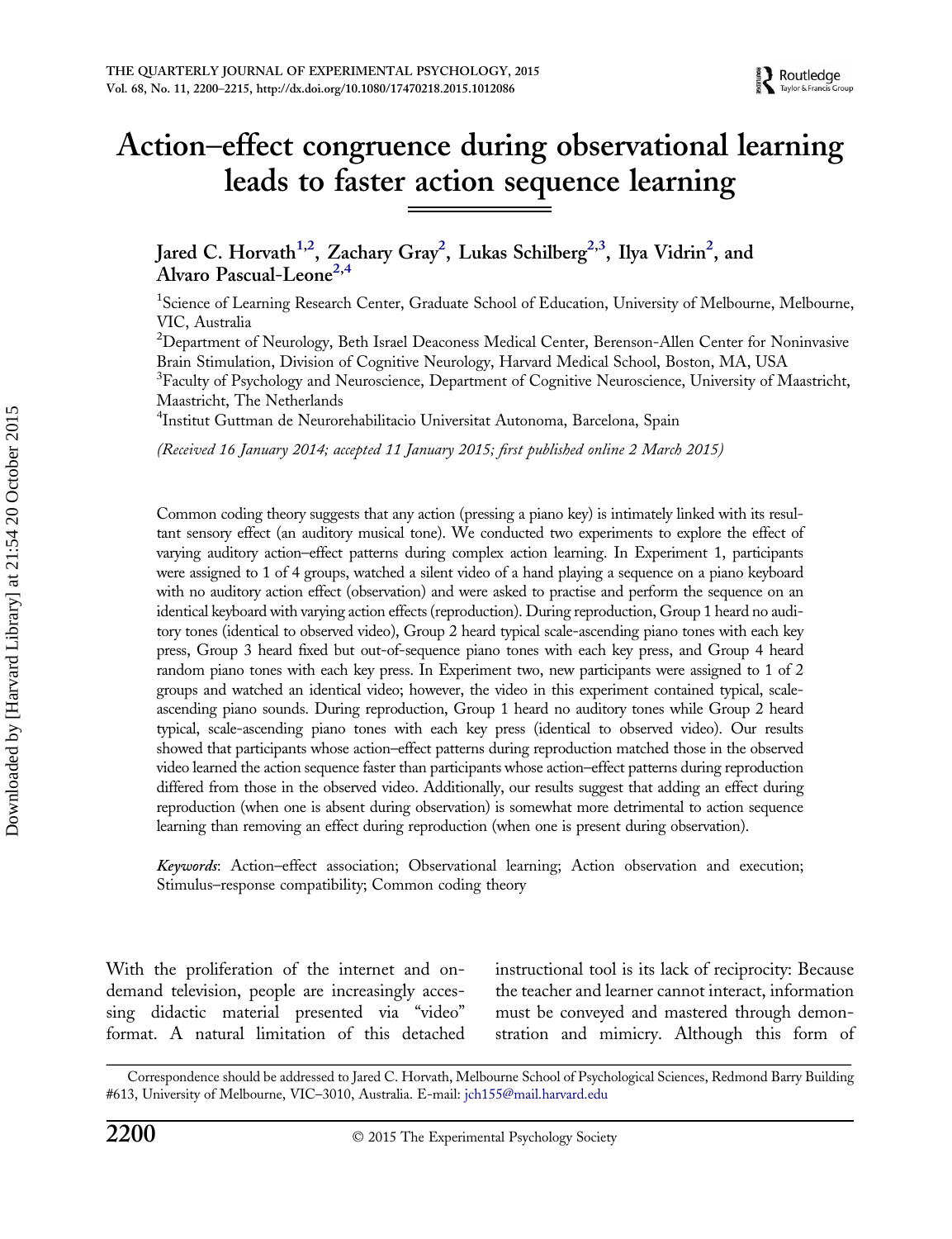educational delivery may well suit the transmission of isolated information (e.g., dates or simple facts), it is unclear how conducive this format is to the conveyance of dynamic information (e.g., complex action learning). In this context, the term "dynamic" refers to skills or behaviours that generate unique and intelligible effects within the environment. For instance, when one is learning to play the piano, not only must each individual finger movement be generated and committed to memory (action), but also the resultant tone engendered by each key depression must be attended to and mastered (effect: for details, Prinz, [2010](#page-16-0)). In this example, although actions and sensory effects are encoded simultaneously, it remains somewhat unclear what effect each has on the overall learning of said action patterns and, accordingly, what should be present/absent in a "video" lesson.

There has been a long history of research exploring the link between motor and sensory integration. First suggested over 30 years ago, common coding theory (CCT) posits that actions are intimately linked with their resultant sensory effects (Prinz, [1984,](#page-16-0) [1990\)](#page-16-0). For instance, the act of flipping on a light switch and the resultant sensation of visual illumination are not experientially exclusive events, rather they are co-relational and commonly encoded. Elsner and Hommel [\(2001](#page-15-0)) provided compelling support for this associative action– effect coding hypothesis. During a primary acquisition phase, participants heard task-irrelevant but consistent auditory tones in response to the pressing of two buttons. During a subsequent test phase, participants were presented with auditory tones and were asked to press one of the buttons in response. Elsner and Hommel reported faster motor response times when the tone was consistent with the earlier acquired action–effect correlation. This finding and variations thereof have since been replicated by several researchers (Drost, Rieger, Brass, Gunter, & Prinz, [2005](#page-15-0); Elsner & Hommel, [2004;](#page-15-0) Herwig & Waszak, [2009](#page-15-0); Hoffman, Sebald, & Stocker, [2001;](#page-15-0) Kunde, Hoffmann, & Zellmann, [2002](#page-15-0)).

As can be predicted, the majority of CCT research to date has been undertaken during conditions of *active* motor exploration. However, the

consequences of this theory have not been thoroughly examined with regards to *observational* learning: the reproduction of a novel pattern of action following the visual observation of one or more correct performances of said pattern (Doody, Bird, & Ross, [1985\)](#page-15-0). As outlined above, online and on-demand videos are necessarily observational by nature. Possible mechanisms by which observation can lead to learning have recently been elucidated via imaging research, which has revealed common neural activation patterns during both action observation and action execution (Buccino et al., [2004](#page-15-0); Gazzola & Keysers, [2009;](#page-15-0) Nelissen, Luppino, Vanduffel, Rizzolatti, & Orban, [2005;](#page-15-0) Rizzolatti & Sinigaglia, [2010](#page-16-0)). However, despite these findings, questions regarding action–effect relationships during observational learning still remain. Put differently, it remains unclear what role observed action effects versus *performed* action effects play in later skill reproduction and mastery.

Recently, Paulus, van Dam, Hunnius, Lindemann, and Bekkering [\(2011](#page-15-0)) explored an aspect of this question. During an observational learning phase, participants observed a model pressing two buttons, each producing a specific and consistent auditory tone. Later, during an execution phase, participants were presented with tones and were asked to press one of the buttons in response. Paulus et al. found that reaction times were shortened if the tone–button (action– effect) relationship was the same as that during the observation phase. Whereas this finding is certainly suggestive of action–effect transfer, it explores a somewhat simple reactionary (rather than *complex active*) reproduction of the observed actions. Therefore, it is difficult to extrapolate this finding to the learning and execution of a more complex observational action learning paradigm, such as playing a musical instrument.

To examine this concept, we conducted two experiments examining auditory effects on observational action learning. Over the course of several days, musically naïve subjects were alternately presented with a video of a skilled musician playing a 15-second action sequence on an electronic piano keyboard and were asked to reproduce said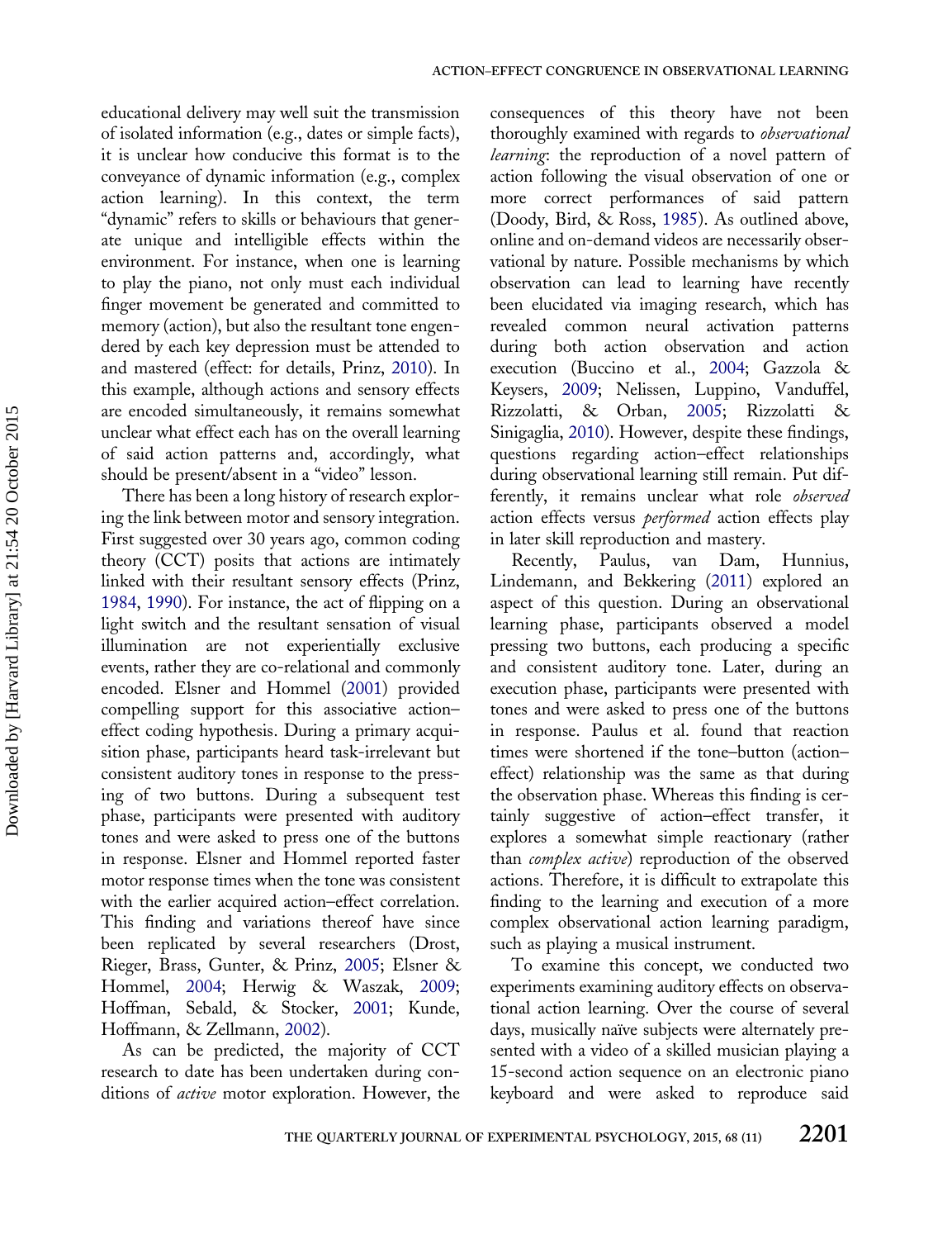sequence on an identical keyboard. In the first experiment, the observational video contained no auditory sounds. As such, auditory action–effect relationships were only present during the later sequence reproduction stages. In the second experiment, the video contained typical piano tones with each key press thereby creating an auditory action– effect relationship during the observational phase as well as during the reproduction phase. Experimental conditions varied according to the auditory tones (effect) generated following each keystroke (action) during sequence reproduction phases.

For our first experiment, as the observed video contained no auditory piano effects, we hypothesized that the auditory action–effect relationship experienced during the reproduction phase would dictate how the action sequence would ultimately be learned and encoded. More specifically, we anticipated that the addition of standard, scaleascending piano tones during the reproduction phase would lead to faster learning than the addition of scale-independent, random, or no piano tones. We made this hypothesis as standard, scale-ascending piano tones represent an intuitive action–effect relationship congruent with likely expectations for what tones "should" have been present in the video (namely, as the piano key presses ascend step-wise, so too do the auditory tones produced). Conversely, the scale-independent, random, and no piano tones represent counterintuitive action–effect relationships incongruent with expectations and probably requiring additional effort to account for and successfully learn.

# EXPERIMENT 1

# Method

# Subjects

Twenty-four male and 36 female subjects were enrolled and were randomly assigned to one of four conditions (outlined below). All subjects were musically naïve and had received no formal training in either a musical instrument or vocal choir (self-reported prior to enrolment). During

the study, two subjects dropped out (no auditory effects, Ø, and fixed-ordered, FO, conditions), and two subjects were not included in analysis due to recording errors in the computer system utilized (fixed-disordered, FD, and random, R, conditions).

## Apparatus

Subjects sat at a table with a computer monitor positioned immediately to the left of an 88-key electronic piano keyboard. The monitor was used to present the action sequence video to the participants. Five keys in the middle of the keyboard were marked. The keyboard was connected to two external speakers (placed on either side of the subject) and an Apple computer. A MIDI computer program was used to record the sequence and timing of each button pressed during subject practice sessions. During practice, an external metronome set to 60 bpm was placed atop the keyboard. The metronome generated a constant, high-pitched electronic beep and a flashing red light.

# Experimental conditions

Subjects were divided into four groups according to the auditory effects generated following each key press. It is worth noting here that the observational video that each participant watched and learned from (described below) contained no auditory effects following each key press. During the action sequence practice and performance stages, the first group heard no auditory effects  $(\emptyset$  condition—identical to the observational video), the second group heard fixed-ordered scale-ascending piano tones with each key press (FO condition— 1:C, 2:D, 3:E, 4:F, and 5:G), the third group heard fixed-disordered, scale-independent piano tones with each key press (FD condition—1:D, 2: F, 3:E, 4:G, and 5:C), and the fourth group heard random (R condition) piano tones with each key press ([Figure 1\)](#page-4-0).

As noted above, we hypothesized that the action–effect relationship during the action sequence and performance stages would dictate how each person learned the sequence; more specifically, we assumed that standard,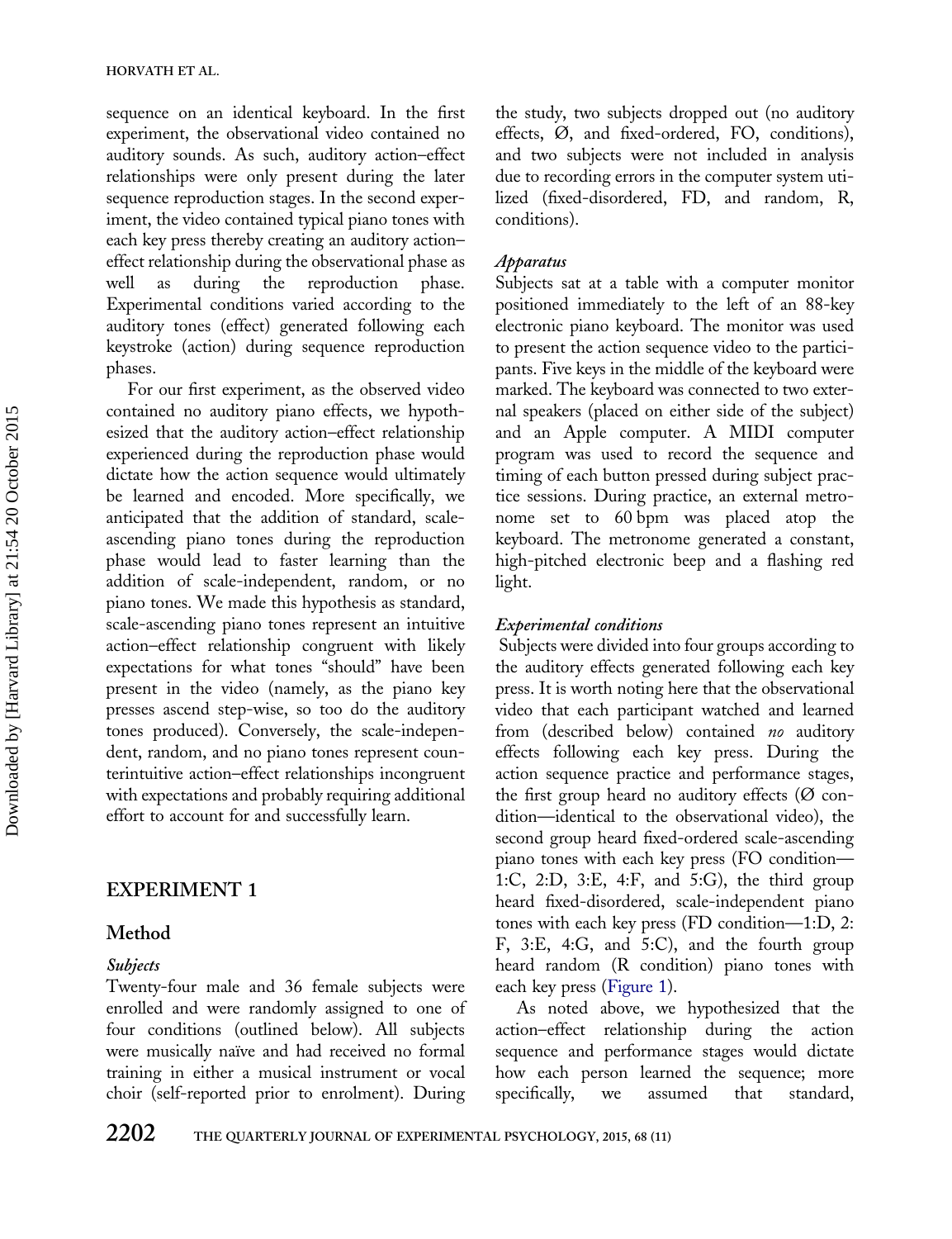<span id="page-4-0"></span>

Figure 1. Experiment 1: Subjects observed a silent, first-person view of a musician playing an action sequence on the piano keyboard. When practising the sequence, subjects heard: (a) no auditory effect (Ø); (b) fixed-ordered (FO) scale-ascending piano tones; (c) fixed-disordered (FD) scale-independent piano tones; or (d) random (R) piano tones. To view this figure in colour, please visit the online version of this Journal.

scale-ascending piano tones would aid individuals in learning the sequence. We chose these four conditions to help elucidate this hypothesis. As the FO group experienced standard, scale-ascending piano tones, we expected these individuals to display faster learning. The FD group was included to determine whether learning effects could be attributed to any set of fixed auditory effects (rather than only the scale-ascending nature of the FO effects). The R group was included to determine whether learning effects could be attributed to the inclusion of any set of auditory effects, regardless of reliability or predictability. Finally, the Ø group was chosen as a baseline condition against which to compare any effects (though this was the only group to directly match the silent observational video).

#### Design and procedure

With the exception of the tones generated during each button press, each subject underwent an identical protocol. Participants came to the lab on three consecutive days for approximately 45 minutes each day. Each day consisted of alternating blocks of observing, practising, and performing the action sequence ([Figure 2](#page-5-0)).

Video. The action sequence video showed a skilled musician playing a pattern using five marked keys in the middle of an electronic piano keyboard (the middle C, D, E, F, and G keys—hereafter referred to as 1, 2, 3, 4, and 5, respectively). Each key was exclusively pressed by either the thumb or one of the four digits. Although the key presses were silent, the video did contain a high-pitched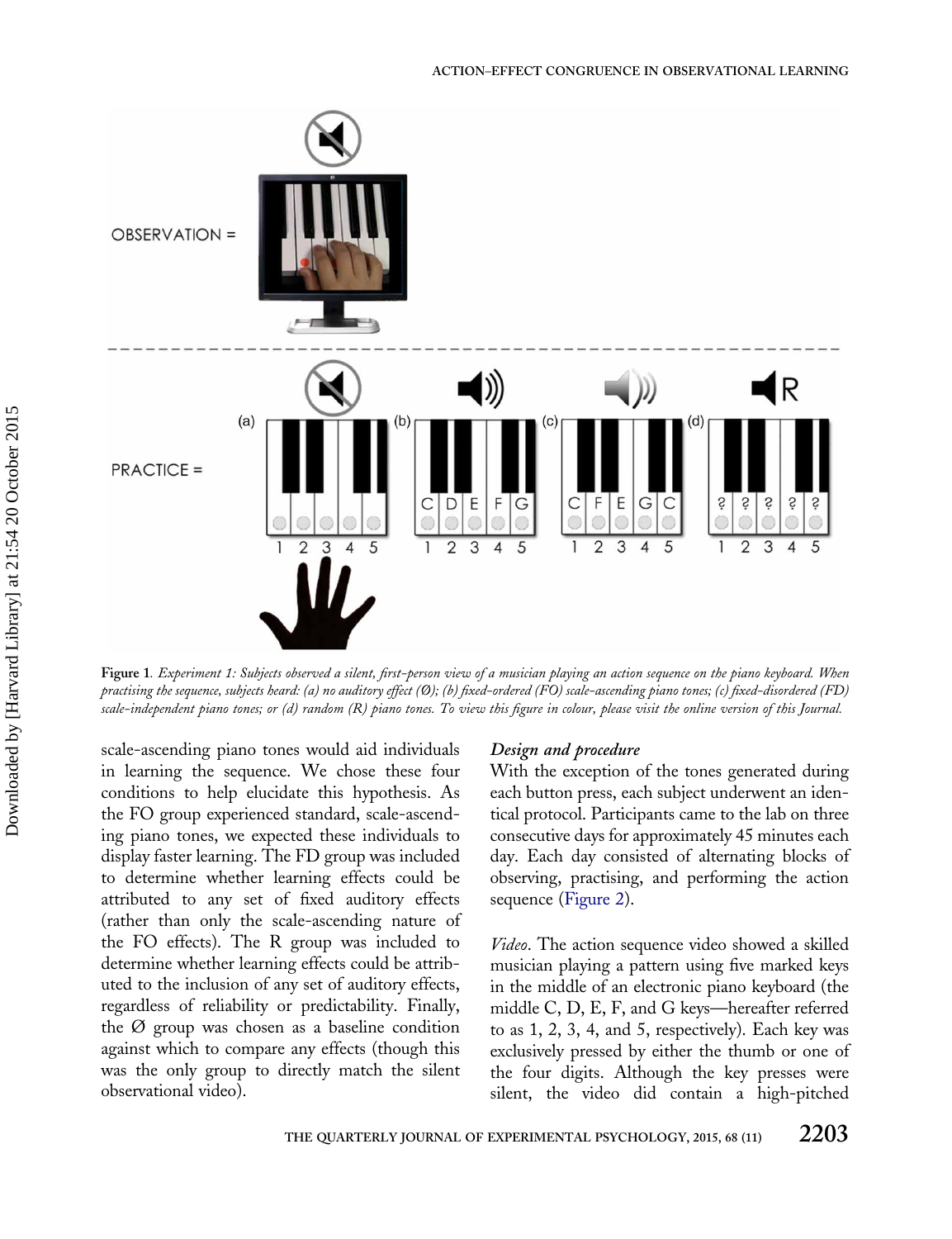<span id="page-5-0"></span>

Figure 2. Experiment 1: Schematic of three-day training sequence. Red squares represent the observational phase (number of times consecutively viewing the video), blue squares represent the practice phase (in minutes), and green dots represent the reproduction phase (one "performance" per time point). In total, participants watched the action sequence video 63 times interleaved with 90 minutes of practice time and 17 "performances". To view this figure in colour, please visit the online version of this Journal.

electronic beep playing at 60 bpm. The perspective of the video was first person from the view of the musician [\(Figure 1\)](#page-4-0). During observation, subjects were asked to sit comfortably with their hands in their laps. They were not allowed to practise along with the video nor move their fingers whilst watching the video.

Sequence. The action sequence was approximately 15 s long and consisted of 29 key presses (1, 2, 3, 4, 5, 4, 3, 2, 1, 3, 5, 3, 4, 3, 2, 5, 1, 2, 3, 1, 2, 3, 4, 2, 5, 4, 3, 2, 1). Key presses were separated by exactly 500 ms.

Practice. Following action observation, subjects were given time to practise the sequence from memory. During practice, each button press generated either no sound or auditory tones according to experimental condition [\(Figure 1\)](#page-4-0). Subjects practised for a total of 30 min on each of the three days.

Performance. Following each practice block and at the start of Days 2 and 3, subjects were asked to perform the action sequence one time through as best they could. During this performance, the relevant tones continued to be produced, and the metronome remained on.

#### Data analysis

Over the course of three days, 17 performance sequences were recorded: one following each practice block and one at the start of Days 2 and 3 (Figure 2). Performances were graded and analysed separately on two dimensions: sequence and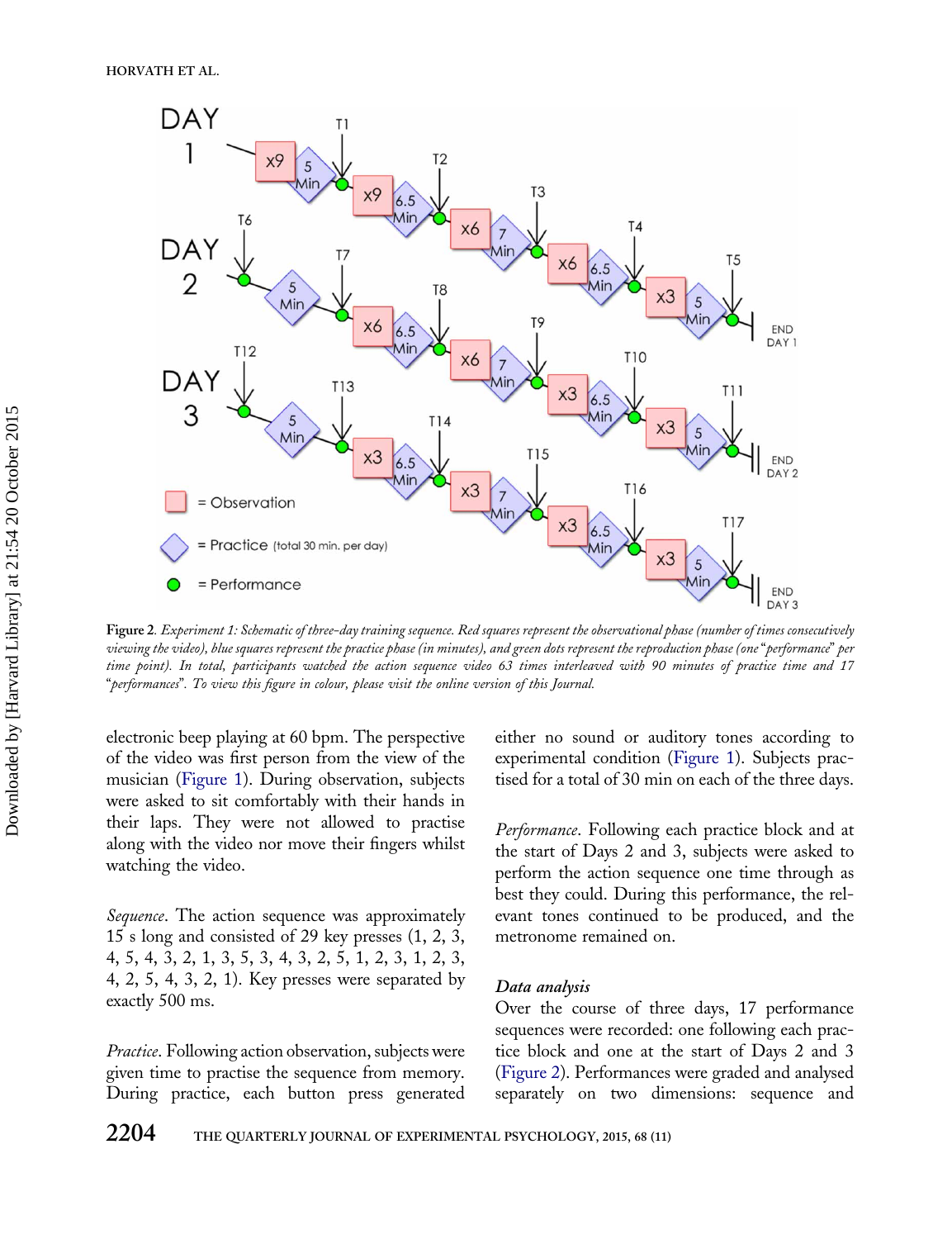<span id="page-6-0"></span>timing. To grade each, a point system was developed. For the sequence score, subjects were granted one point for each note played in its correct sequential position (max sequence score  $=$ 29). For timing score, subjects were granted one point for each note played within 25 ms of the correct 500-ms interval (between 475 and 525 ms; max timing score  $= 28$ ). We opted to analyse each dimension separately as research has demonstrated that, when learning a piano sequence, novices tend to focus primarily on sequence accuracy prior to sequence timing (Drake & Palmer, [2000;](#page-15-0) Gabrielsson, [2003;](#page-15-0) Hallam, [1997](#page-15-0)). Accordingly, in order to differentiate any learning differences in these unique dimensions (and to avoid any plateau of accuracy impacting timing analysis), we have analysed each separately.

One-way analyses of variance (ANOVAs) were run to compare sequence and timing scores (separately) between the four conditions at T1 and at T17 to determine any differences in "starting" and "finishing" competency. A two-way mixed-model ANOVA (Group  $\times$  Time), Bonferroni-corrected independent-sample t-test was run to compare sequence accuracy and timing accuracy (separately) between groups. In order to better visualize performance dynamics, nonlinear regression curves were modelled and utilized to compare sequence and timing scores between groups across the entire experimental sequence; 95% confidence intervals (CIs) were determined for these regression curves.

#### Results

#### Sequence scores (Figure 3a)

A one-way ANOVA between groups for the first recording  $(T1)$  and the final recording  $(T17)$ showed no significant differences, suggesting that all groups began and ended the experiment at the same level of sequence competency  $[T1: F(3, 52)]$  $= 0.652, p = .602; T17; F(3, 52) = 2.004, p =$ .125). A two-way ANOVA (Group  $\times$  Time) revealed a significant main effect of time,  $F(16, 16)$ 832) = 30.168,  $p < .001$ , such that sequence scores significantly changed within groups across the study. This increase in scores can be understood as overall learning of the sequence. A significant main effect of group was also determined,  $F(3)$ ,  $52) = 4.018, p < .001$ , suggesting a learning differential between conditions. The interaction effect was trending towards significance,  $F(48, 832) =$ 1.422,  $p = .069$ . Post hoc analysis showed a significant difference between the  $\varnothing$  and FO groups (Mean Difference = 2.4118,  $p = .014$ ) such that the Ø group achieved higher scores than the FO group, but no other significant differences.

To determine which group learned the sequence fastest, a Michaelis–Menten nonlinear regression curve was fitted to each condition  $[B_0 \times \mathcal{A}]$  $(B_1 + x)$ ;  $B_0 =$  maximum score,  $B_1 =$  point of half maximum score].  $B_0$  was constrained at 29 (maximum possible score), and standard error estimates were bootstrapped [\(Figure 4](#page-7-0)). A look at [Table 1](#page-7-0) shows a 5% trimmed CI differential



Figure 3. Experiment 1: (A) Average group sequence scores. (B) Average group timing scores. Black =  $\emptyset$  (no auditory effects); red = FO (fixedordered); green = FD (fixed-disordered); blue = R (random). Error bars represent  $\pm 1$  standard error. To view this figure in colour, please visit the online version of this Journal.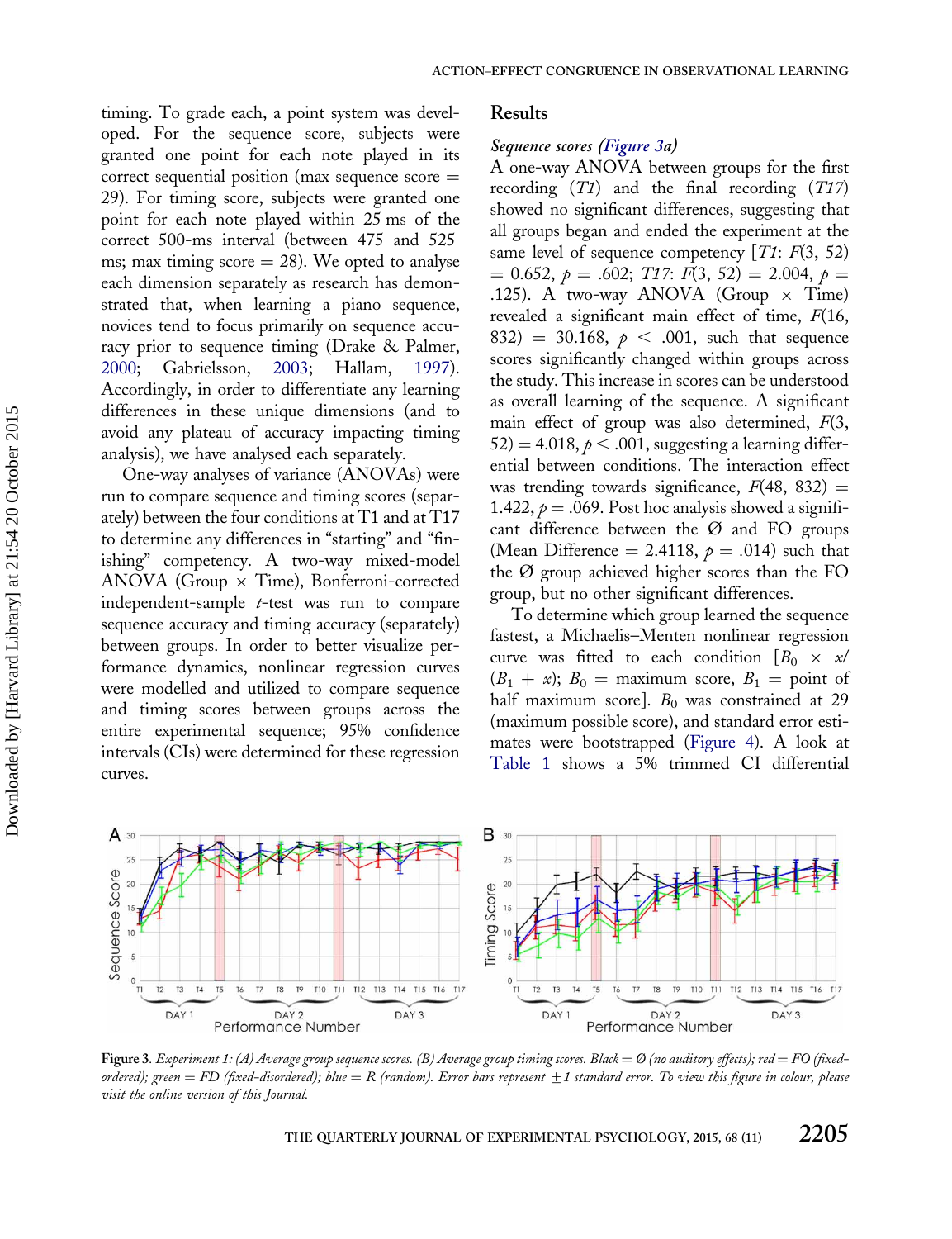<span id="page-7-0"></span>

Figure 4. Experiment 1: Nonlinear regression curves for sequence scores; y axis = sequence score; x axis = performance number (time).  $\emptyset$  = no auditory effects;  $FO = fixed-ordered$ ;  $FD = fixed-disordered$ ;  $R = random$ . (A) Mean sequence score curves for all groups. (B) Mean sequence score curves showing confidence interval (CI) range comparing Ø and FO. To view this figure in colour, please visit the online version of this Journal.

between Ø and FO but not between any other group. This suggests that the  $\varnothing$  learned the sequence at a faster rate than the FO group.

To better elucidate differences in sequence learning speed, Michaelis–Menten nonlinear regression curves were fit to each individual (constraints as outlined above), and statistics were run between groups utilizing the  $B_1$  value (the time point at which the learner reached half maximum possible score). A one-way ANOVA revealed a significant difference in  $B_1$  values,  $F(3, 52) = 4.562$ ,  $p = .007$ . Post hoc analysis showed a significant difference between the Ø and FO groups (MD = 0.847,  $\rho = .011$ ) but no other significant differences [\(Figure 5\)](#page-8-0).

Finally, uncorrected within-subjects *t*-tests were run between T5 and T6 and between T11 and T12

to explore sequence retention between study days. A significant difference was found between T11 and T12 for the FO group,  $t(13) = 2.468$ ,  $p = .028$ . No other significant differences were found.

#### Timing scores [\(Figure 3](#page-6-0)b)

A one-way ANOVA between groups for the first recording  $(T1)$  and the final recording  $(T17)$ showed no significant differences, suggesting that all groups began and ended the experiment at the same level of timing competency  $[T1: F(3, 52) =$ 0.625,  $p = .602$ ; T17:  $F(3, 52) = 0.901$ ,  $p =$ .447]. A two-way ANOVA (Group  $\times$  Time) revealed a significant main effect of time, F(16, 832) = 23.124,  $p < .001$ , such that timing scores

| Group | Equation<br>$B_0 \times x/(B_1 + x)$ |       |                        |       |
|-------|--------------------------------------|-------|------------------------|-------|
|       |                                      | SЕ    | 5% trimmed CI interval | $R^2$ |
| Ø     | $29x/(0.583 + x)$                    | 0.160 | $0.218 - 0.921$        | .933  |
| FO.   | $29x/(1.351+x)$                      | 0.199 | 1.004-1.784            | .890  |
| FD    | $29x/(1.065 + x)$                    | 0.134 | $0.752 - 1.264$        | .942  |
| R     | $29x/(0.735 + x)$                    | 0.142 | 0.544-1.079            | .942  |

Table 1. Nonlinear regression equations and statistics for sequence scores in Experiment 1

*Note:*  $\emptyset$  = no auditory effects: FO = fixed-ordered; FD = fixed-disordered; R = random; CI = confidence interval;  $B_0$  = maximum score,  $B_1$  = point of half maximum score.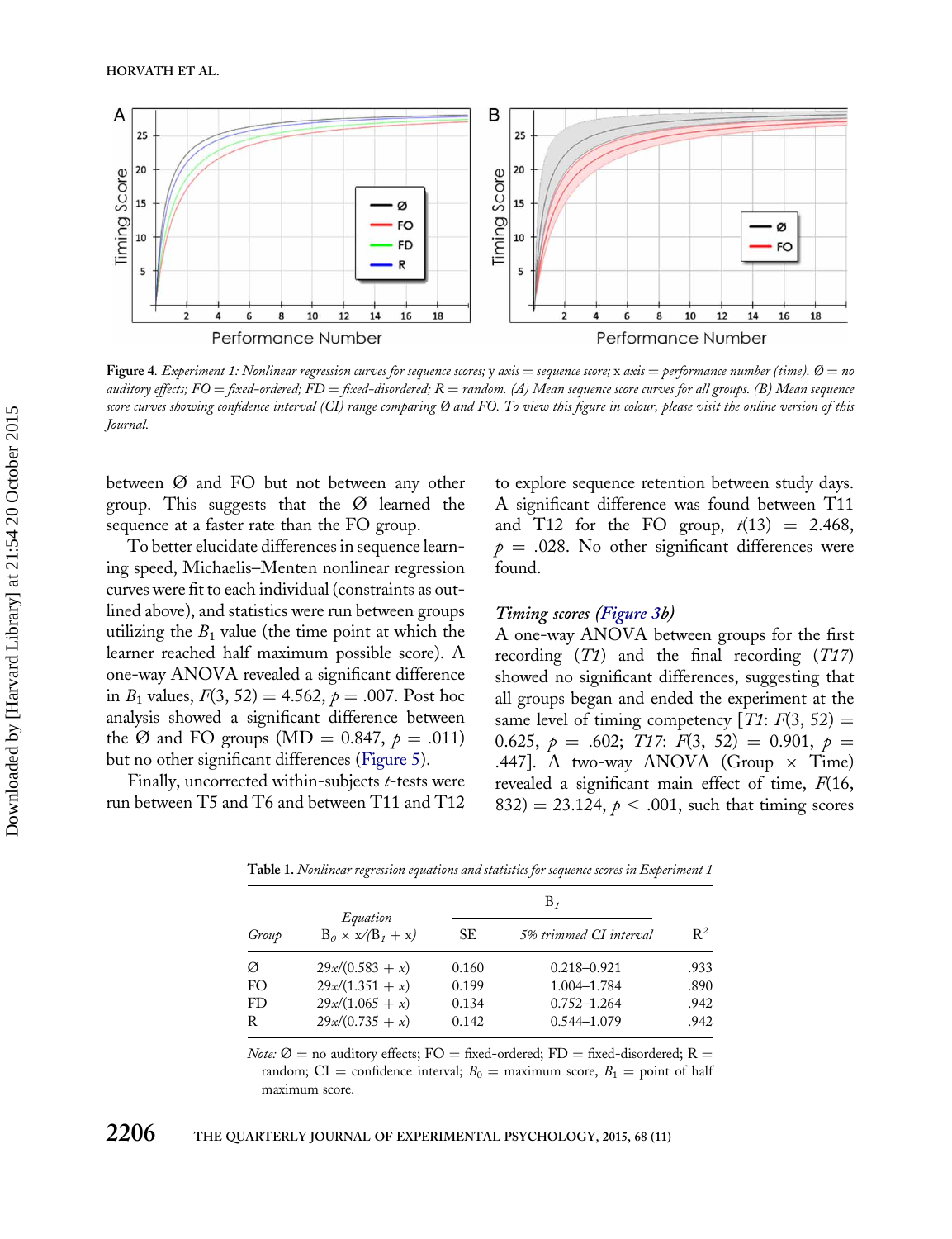<span id="page-8-0"></span>

Figure 5. Experiment 1: Time needed to reach half the maximum sequence score (14.5). Error bars represent  $\pm 2$  standard errors. Ø  $=$ no auditory effects;  $FO = fixed$ -ordered;  $FD = fixed$ -disordered;  $R =$  random. To view this figure in colour, please visit the online version of this Journal.

significantly changed within groups across the study. This increase in scores can be understood as overall learning of the timing. Neither the main effect of group,  $F(3, 52) = 1.928$ ,  $p = .136$ , nor the interaction effect,  $F(48, 832) = 1.058$ ,  $p = .369$ , was significant.

Finally, uncorrected within-subjects *t*-tests were run between T5 and T6 and between T11 and T12 to explore timing retention between study days. No significant differences were found.

## **Discussion**

In this experiment, we explored the effect of varying auditory action–effects during a reproduction stage on complex action learning following the observation of a video clip with no auditory action–effects. We anticipated that the auditory action–effect experienced during the reproduction stages would dictate the speed and accuracy of action learning. More specifically, we hypothesized that the FO group would learn both the sequence and timing faster than the other groups.

Interestingly, our data reveal that, whereas there were no significant differences in learning of the *timing* between groups, the  $\varnothing$  group (identical to the observed video) reached learning midpoint of the sequence significantly faster than the FO

group. This goes against our hypothesis and may suggest that what we anticipated to be a nonaction-effect during the observational phase (in this case, actions with no tonal effect) may have, in fact, influenced later learning and performance. It is also interesting to note that there were no significant differences in the sequence learning curves of the Ø, FD, and R group. This may suggest that the state or quality of the effects during the practice and performance stages may impact learning speed.

There are two possible interpretations of these findings. The first is that the action effect encountered during the observational phase (even if the observed effect is silence) does have an effect on sequence learning . This supposition certainly appears to be supported by the learning curve slope differentials between the  $\varnothing$  and FO groups. Under this interpretation, the addition of auditory tones during the FO reproduction phases may have forced participants to "overwrite" the action– effect relationship encountered in the video (action movement/silence) and develop a secondary action–effect relationship reflective of their condition. This need to learn two unique action– effect relationships may have contributed to the longer learning duration. However, this interpretation does not fully explain why the FD and R groups did not learn at a significantly slower pace than the  $\emptyset$  group. A second interpretation suggests that the more predictable and consistent an action– effect relationship is (as with FO), the more negatively a learning curve may be impacted. Conversly, the more unpredictable and inconsistent an action– effect relationship is (as with R), the less a learning curve may be impacted. Most likely, these two interpretations are not mutually exclusive, and there is some contribution from both the observed action effect and quality of the later encountered action effect.

An important confound to consider may be auditory interference. Perhaps the addition of tones during the reproduction phase simply confused participants in the FO group, thereby interfering with their learning and generating a shallower learning curve. It is interesting to note, however, that this confound would most likely additionally impact timing scores—something our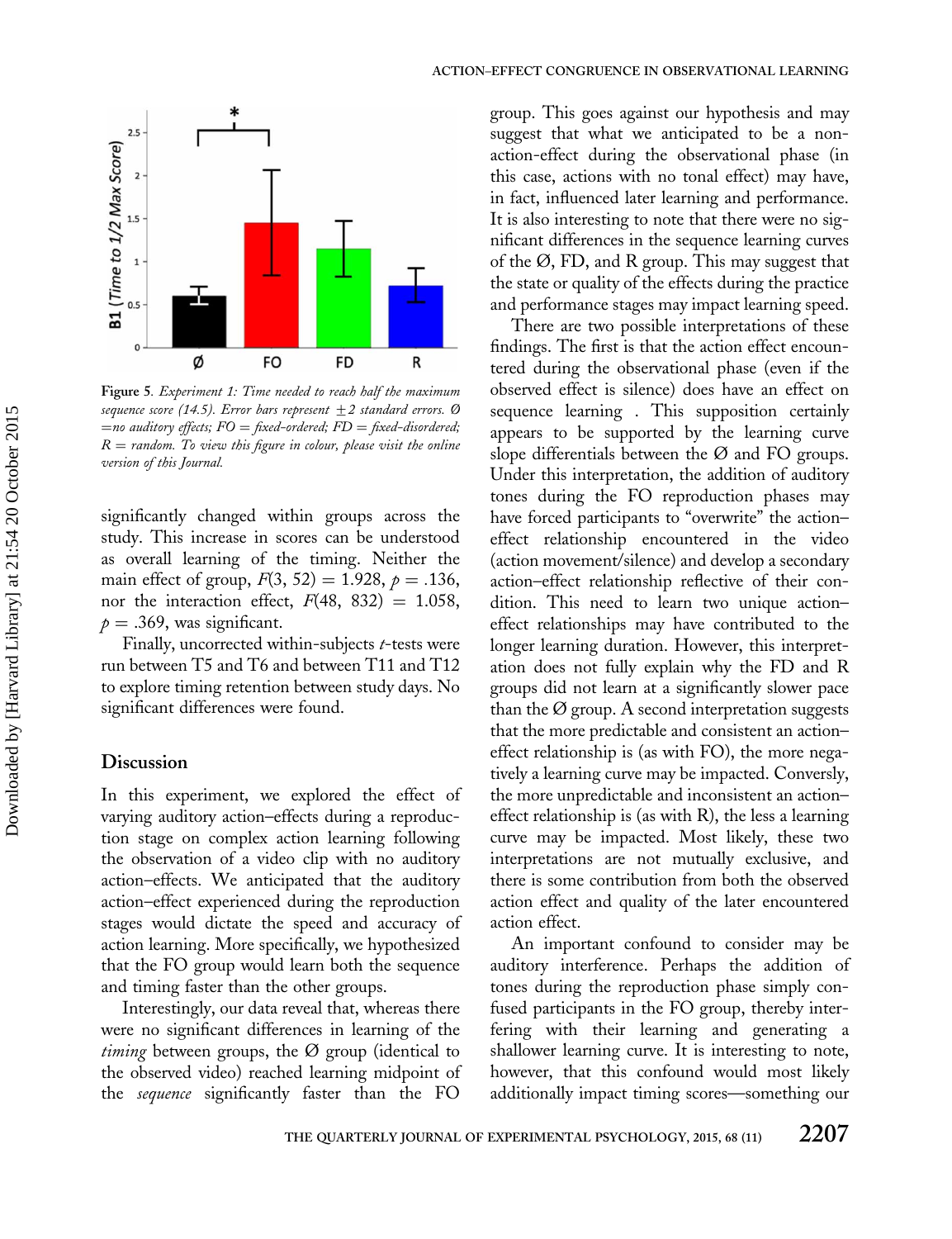<span id="page-9-0"></span>results do not show. Also, simple auditory interference would most likely have similarly impacted the FD and R groups. Whereas their learning curves were, indeed, shallower than those of the Ø group, the differences did not reach significance.

## EXPERIMENT 2

In order to determine whether the findings from Experiment 1 reflect observational action–effect transfer, practice/performance action–effect qualia, or auditory interference, we conducted a secondary study. In this experiment, we utilized the same observational action sequence video as that in Experiment 1, except this time we included the fixed, ordered, scale-ascending auditory piano tone effects in the video (FO observation, rather than silence). During the practice stages, one group heard tonal effects identical to the video  $(FO_2)$  whereas a second group heard no auditory effects  $(\mathcal{O}_2)$ . If the results of the previous experiment reflect observational action– effect transfer, we expected that the  $FO<sub>2</sub>$  group would show faster learning of the correct action timing. However, if the earlier results reflect an action–effect interaction between observation and practice/performance, then we should see no real difference between the  $FO<sub>2</sub>$  and  $O<sub>2</sub>$  groups, as neither group will encounter a secondary action– effect relationship. Finally, if the results of the previous experiment reflect auditory interference, then we expect that the  $FO<sub>2</sub>$  group will, again, learn slower than the  $\mathcal{O}_2$  group as there will be an identical level of interference to that in Experiment 1.

## Method

## Subjects

Twenty-four new subjects were enrolled (9 male, 15 female) and were randomly assigned to either the  $\mathcal{O}_2$  or the FO<sub>2</sub> group. All new subjects were musically naïve and had received no formal training in either a musical instrument or a vocal choir (selfreported prior to enrolment).

## Apparatus

The apparatus was identical to that in Experiment 1 (see earlier).

## Experimental conditions

Subjects were divided into two groups. During the action sequence practice stages, the first group heard no auditory effects ( $\mathcal{O}_2$  condition) while the second group heard fixed, ordered, scale-ascending piano tones with each key press  $(FO<sub>2</sub>$  condition— 1:C, 2:D, 3:E, 4:F, and 5:G—Figure 6).

## Design and procedure

With the exception of the tones generated during each button press, each subject underwent an identical protocol. Participants came to the lab only on two consecutive days for approximately 45 minutes each day. Each day consisted of alternating blocks



Figure 6. Experiment 2: Subjects observed a fixed-ordered auditory, first-person view of a musician playing an action sequence on the piano keyboard. When practising the sequence, subjects heard either: (a) no auditory effect ( $\mathcal{O}_2$ ), or (b) a fixed-ordered (F $O_2$ ) tonal scale. To view this figure in colour, please visit the online version of this Journal.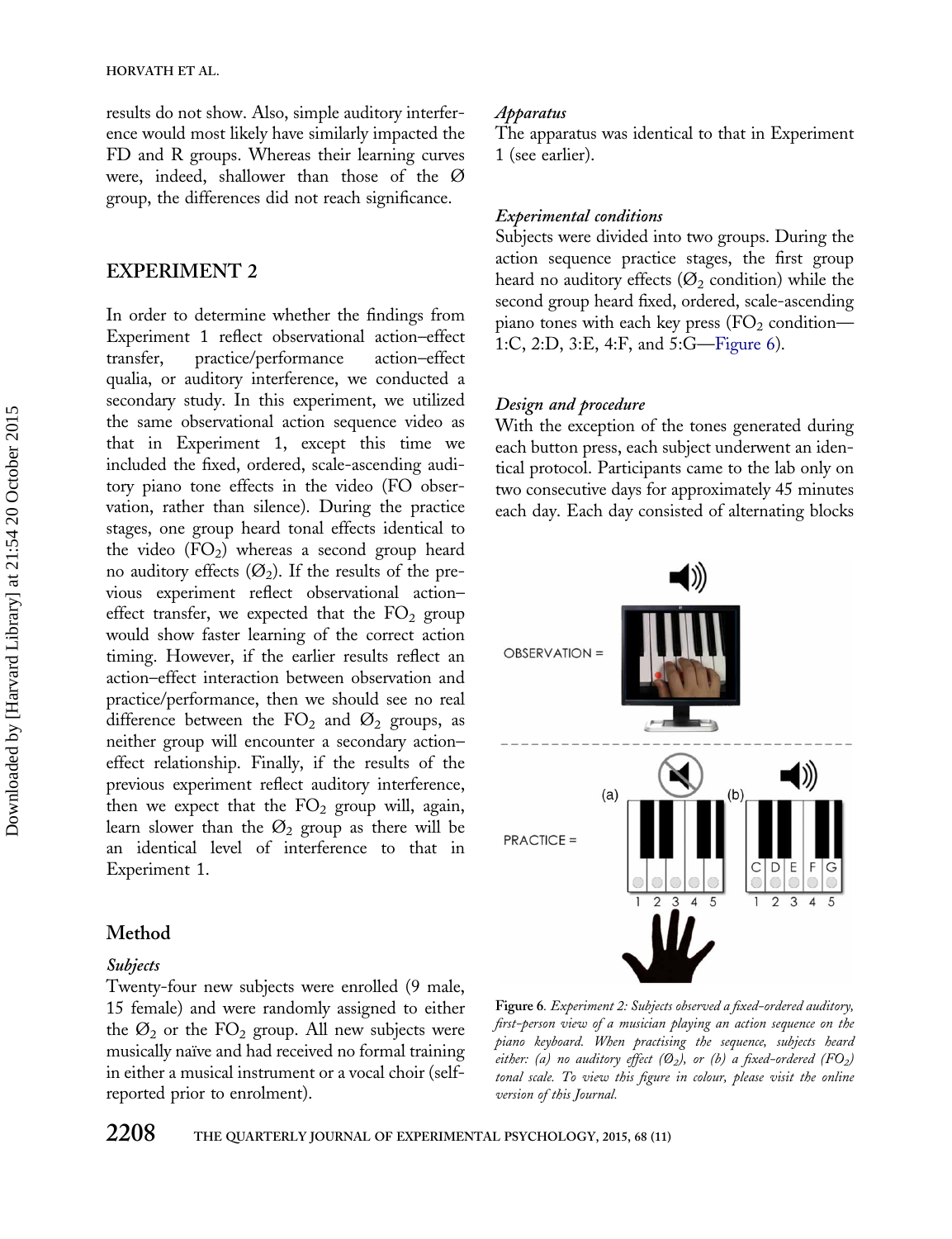<span id="page-10-0"></span>of observing, practising, and performing the action sequence (see first two days of [Figure 2\)](#page-5-0).

Video. The video was identical to the video utilized in Experiment 1 (see earlier) except, instead of no auditory effects, each key press generated a fixed, ordered, scale-ascending piano auditory tone effect (1:C, 2:D, 3:C, 4:D, and 5:E).

Sequence. The action sequence was approximately 15 s long and consisted of 29 key presses (see earlier). Key presses were separated by exactly 500 ms.

Practice. Following action observation, subjects were given time to practise the sequence from memory. During practice, each button press generated either no sound or auditory tones according to experimental condition [\(Figure 6\)](#page-9-0). Subjects practised for a total of 30 min on each of the three days.

Performance. Following each practice block and at the start of Day 2, subjects were asked to perform the action sequence one time through as best they could. During this performance, the relevant tones continued to be produced, and the metronome remained on.

#### Data analysis

We utilized the same scoring scale and analysis as those in Experiment 1 (see earlier).

## Results

## Sequence scores (Figure 7a)

A one-way ANOVA between groups for the first recording  $(T1)$  and the final recording  $(T17)$ showed no significant differences, suggesting that each group began and ended the experiment at the same level of sequence competency  $[T1: F(1,$  $26) = 1.423, p = .234; T17; F(1, 26) = 0.370,$  $p = .548$ ]. A two-way ANOVA (Group  $\times$  Time) revealed a significant main effect of time,  $F(10)$ ,  $(260) = 13.170, p < .001$ , such that sequence scores significantly changed within groups across the study. This increase in scores can be understood as overall learning of the sequence. A significant main effect of group was also determined,  $F(1,$  $26$  = 8.281,  $p = .008$ , such that the FO<sub>2</sub> group achieved higher scores than the  $\varnothing_2$  group, suggesting a learning differential between conditions. The interaction effect was nonsignificant,  $F(10, 260) = 1.451, p = .158.$ 

To determine which group learned the sequence fastest, a Michaelis–Menten nonlinear curve was fitted to each condition  $[B_0 \times \alpha/(B_1 + \alpha); B_0 =$ 



Figure 7. Experiment 2: (A) Average group sequence scores. (B) Average group timing scores. Black =  $\mathcal{O}_2$  (no auditory effect); red =  $FO_2$ (fixed-ordered). Error bars represent  $\pm 1$  standard error. To view this figure in colour, please visit the online version of this Journal.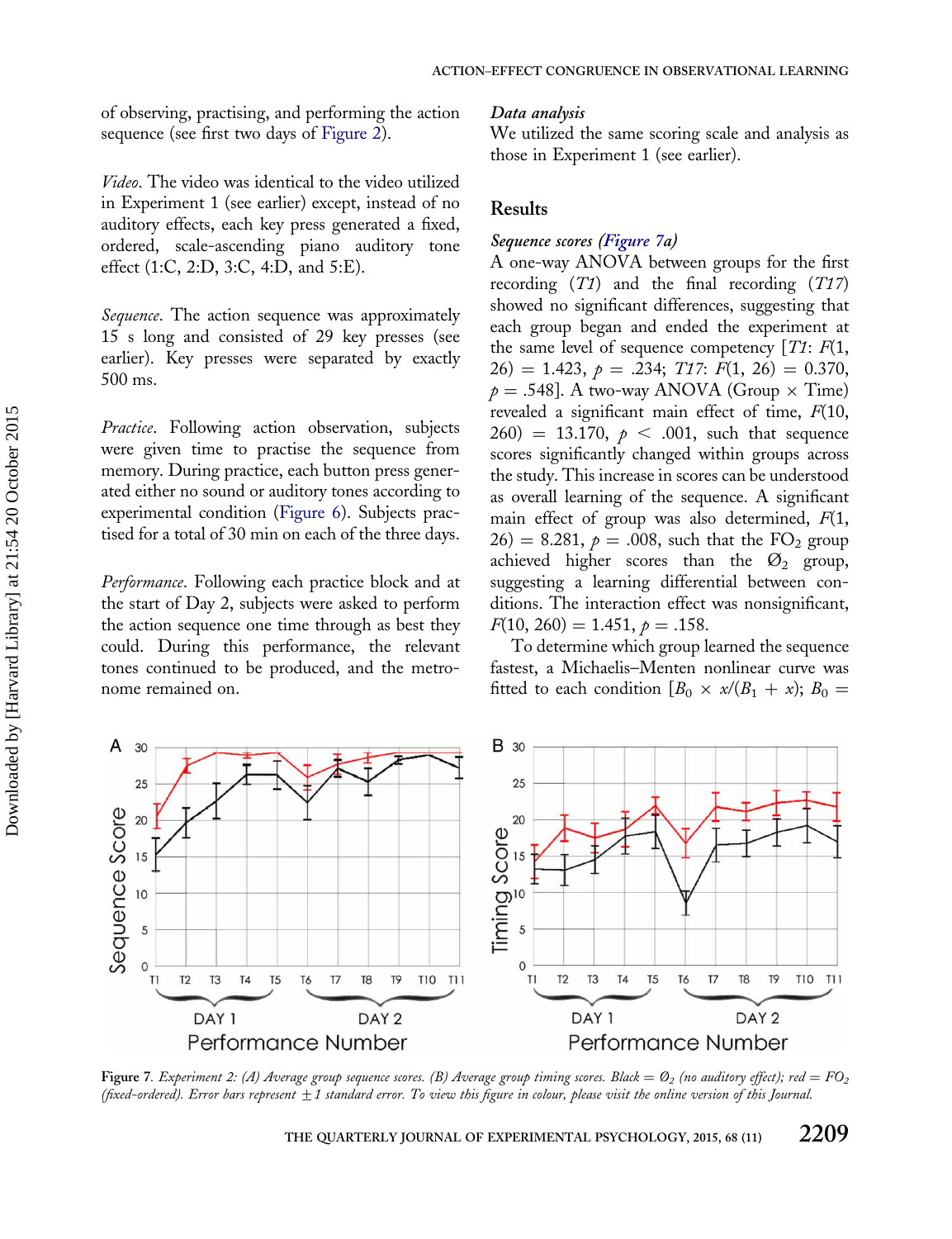

Figure 8. Experiment 2: Nonlinear regression curves for sequence scores; y axis = sequence score; x axis = performance number (time). (A) Mean sequence score curves. (B) Sequence score curves showing confidence interval (CI) range comparing  $\mathcal{O}_2$  (no auditory effect) and FO<sub>2</sub> (fixed-ordered). To view this figure in colour, please visit the online version of this Journal.

maximum score,  $B_1 =$  point of half maximum score].  $B_0$  was constrained at 29 (total possible score), and standard error estimates were bootstrapped (Figure 8). A look at Table 2 shows a 5% trimmed CI differential between  $\mathcal{O}_2$  and FO<sub>2</sub>. This suggests that the  $FO<sub>2</sub>$  learned the sequence at a faster rate than the  $\varnothing_2$  group.

To better elucidate differences in sequence learning speed, Michaelis–Menten nonlinear regression curves were fitted to each individual (constraints as outlined above), and statistics were run between groups utilizing the  $B_1$  value (the time point at which the learner reached half the maximum possible score). A one-way ANOVA revealed a significant difference in  $B_1$  values,  $F(1,$  $26$ ) = 6.84,  $p = .015$  (Figure 9).

Finally, uncorrected within-subjects t-tests were run between T5 and T6 to explore sequence

Table 2. Nonlinear regression equations and statistics for  $\mathcal{O}_2$  and FO2 sequence scores in Experiment 2

|                       |                                        | $B_{\tau}$     |                                |              |
|-----------------------|----------------------------------------|----------------|--------------------------------|--------------|
| Group                 | Equation<br>$B_0 \times x/(B_1 + x)$   | SЕ             | 5% trimmed<br>CI interval      | $R^2$        |
| Ø,<br>FO <sub>2</sub> | $29x/(0.734 + x)$<br>$29x/(0.304 + x)$ | 0.068<br>0.102 | 0.558-0.869<br>$0.045 - 0.515$ | .964<br>.951 |

Note:  $\emptyset$  = no auditory effects; FO = fixed-ordered; CI = confidence interval;  $B_0 =$  maximum score,  $B_1 =$  point of half maximum score.

retention between study days. No significant differences were found.

#### Timing scores [\(Figure 7](#page-10-0)b)

A one-way ANOVA between groups for the first recording  $(T1)$  and the final recording  $(T11)$ showed no significant differences, suggesting that each group began and ended the experiment at the same level of timing competency  $[T1: F(1,$  $26) = 0.360, p = .554; T17: F(1, 26) = 2.167,$  $p = .153$ . A two-way ANOVA (Group  $\times$  Time) revealed a significant main effect of time,  $F(10,$  $(260) = 9.786$ ,  $p < .001$ , such that timing scores



Figure 9. Experiment 2: Time needed to reach half maximum sequence score (14.5). Error bars represent  $\pm 2$  standard errors.  $\mathcal{O}_2$  $=$  no auditory effect;  $FO_2 =$  fixed-ordered. To view this figure in colour, please visit the online version of this Journal.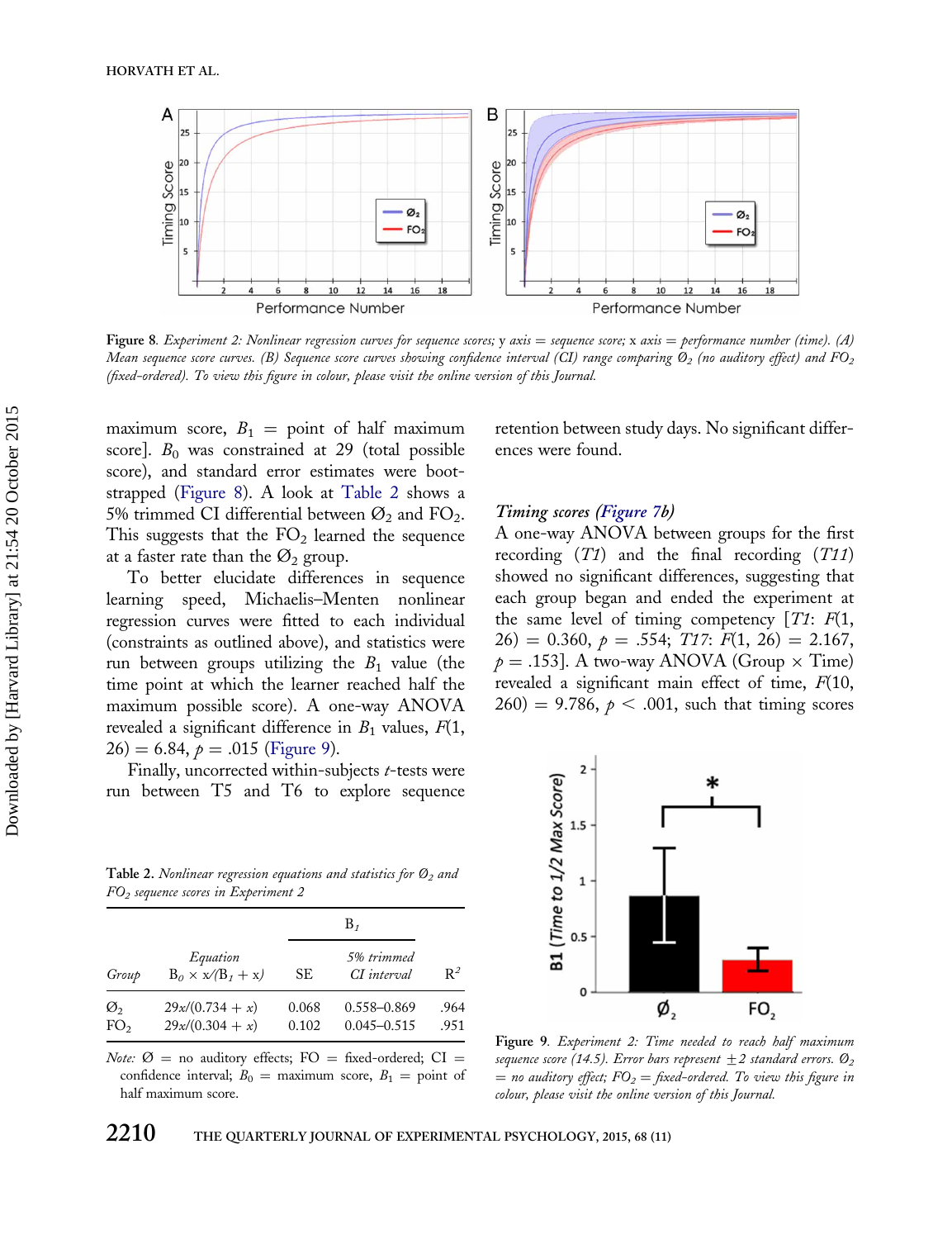significantly changed within groups across the study. This increase in scores can be understood as overall learning of the timing. Neither the main effect of group,  $F(1, 26) = 1.765$ ,  $p = .196$ , nor the interaction effect,  $F(10, 260) = 0.929$ ,  $p = .507$ , was significant.

Finally, uncorrected within-subjects *t*-tests were run between T5 and T6 to explore timing retention between study days. Both groups displayed a significant difference in timing scores  $[ $\emptyset$ <sub>2</sub>:  $t(13)$  =$ 3.526,  $p = .004$ ; FO<sub>2</sub>:  $t(13) = 3.269$ ,  $p = .006$ . A between-subjects *t*-test showed no difference of the timing differential  $(T5 - T6)$  between groups,  $t(26) = 1.119, p = .274.$ 

## Discussion

Our data reveal that, similar to Experiment 1, the group whose motor reproduction action–effect condition matched that of the observed video  $(FO<sub>2</sub>)$ learned the sequence at a significantly faster rate. Interestingly, both groups showed a significant decrease in timing scores between study days, thereby suggesting a lower timing retention than that seen in Experiment 1. Timing effects aside, these results appear to support the action–effect transfer hypothesis. If the earlier action–effect interaction or auditory interference hypotheses were correct, then we would have expected the  $\mathcal{O}_2$  group to perform equally to or better than the  $FO<sub>2</sub>$  group. This was not the case.To better tease out the relationship between observation and reproduction action– effect conditions, we decided to compare the  $\varnothing$  and FO groups from Experiment 1 with the  $\mathcal{O}_2$  and FO2 groups from Experiment 2. As Experiment 2 was one day shorter than Experiment 1, we only utilized the first 11 performances from Ø and FO.

# Combined analysis (groups  $\varnothing$ , FO<sub>,  $\varnothing$ 2, and</sub>  $FO<sub>2</sub>$ )

#### Sequence scores

A one-way ANOVA between groups for the first recording  $(T1)$  and the final recording  $(T11)$ showed no significant differences, suggesting that all groups began the experiment and ended the experiment at the same level of sequence

competency  $[T1: F(3, 52) = 2.763, p = .051;$ T17:  $F(3, 52) = 0.733$ ,  $p = .537$ . A two-way ANOVA (Group  $\times$  Time) revealed a significant main effect of time,  $F(10, 520) = 13.286$ ,  $p < .001$ , such that sequence scores significantly changed within groups across the study. This increase in scores can be understood as overall learning of the sequence. A significant main effect of group was also determined,  $F(3, 572) = 3.416$ ,  $p = .024$ , suggesting a learning differential between conditions. The interaction effect was nonsignificant,  $F(30, 520) = 1.743$ ,  $p = .170$ . Post hoc analysis showed a significant difference between the FO and  $FO_2$  groups (MD = 3.506,  $p = .031$ , the FO and Ø groups (MD = 4.701,  $p = .004$ ), and the  $\mathcal{O}_2$  and FO<sub>2</sub> groups (MD = 2.487,  $p = .013$ ).

To determine which group learned the sequence fastest, a Michaelis–Menten nonlinear curve was fitted to each condition  $[B_0 \times \alpha/(B_1 + \alpha); B_0 =$ the plateau value,  $B_1 =$  curve midpoint].  $B_0$  was constrained at 29 (total possible score), and standard error estimates were bootstrapped [\(Figure 10](#page-13-0)a). To better elucidate differences in sequence learning speed, Michaelis–Menten nonlinear regression curves were fitted to each individual (constraints as outlined above), and statistics were run between groups utilizing the  $B_1$  value. A one-way ANOVA revealed a significant difference in  $B_1$  values,  $F(3, 52) = 6.535$ ,  $p = .001$ . Post hoc analysis showed a significant difference between the FO and Ø groups (MD = 0.847,  $p = .017$ ), and between the FO and FO<sub>2</sub> groups (MD = 1.151,  $p = .001$ , but no other significant differences [\(Figure 10](#page-13-0)b).

#### Timing scores

A two-way ANOVA (Group  $\times$  Time) revealed a significant main effect of time,  $F(10, 520) =$ 9.786,  $p < .001$ , such that timing scores significantly changed within groups across the study. This increase in scores can be understood as overall learning of the timing. Neither the main effect of group,  $F(3, 52) = 2.631$ ,  $p = .060$ , nor the interaction effect,  $F(30, 520) = 2.323$ ,  $p =$ .086, was significant.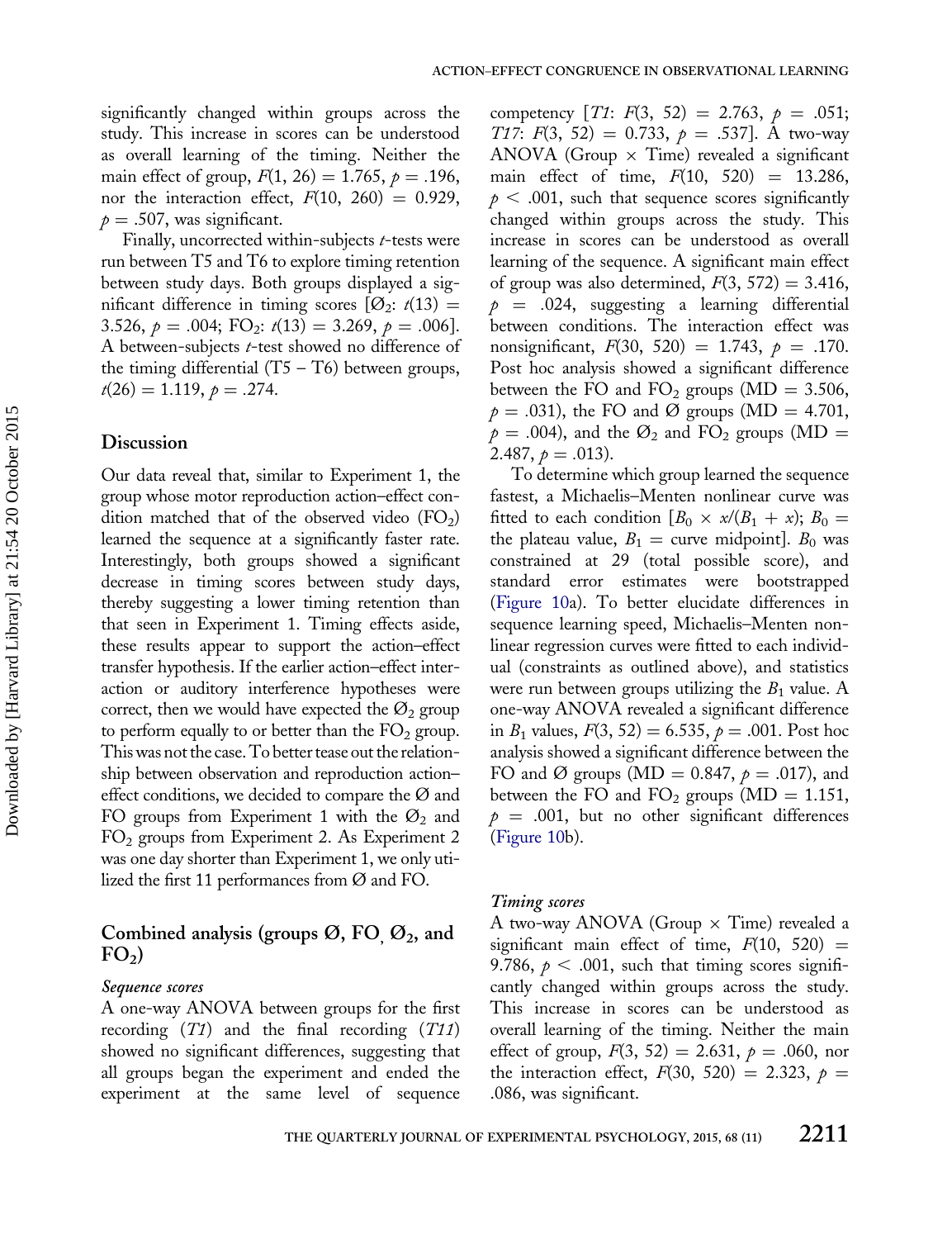<span id="page-13-0"></span>

Figure 10. Combined experiments: (A) Average nonlinear regression curves for sequence scores; y axis = score; x axis = performance number (time). (B) Time needed to reach half the maximum score (14.5). Error bars represent  $\pm 2$  standard errors. To view this figure in colour, please visit the online version of this Journal.

# GENERAL DISCUSSION

The studies undertaken have revealed some interesting features of action–effect transfer during observational learning. Although all subjects achieved comparable action sequence competency by the end of the study, the amount of time needed to achieve said competency differed across conditions in a manner that suggests that the action–effect relationship present during observation impacts sequence learning during reproduction. However, this impact appears to differ according to observational circumstance.

To begin, the Ø group from Experiment 1, which had an identical action–effect condition to that in the video, appeared to learn the sequence faster than the FO group. Interestingly, when auditory effects were added to the observational video, the  $FO<sub>2</sub>$  group appeared to learn the sequence faster than the  $\mathcal{O}_2$  group. Perhaps more interestingly, when compared across experiments, the groups that practised/performed utilizing the same action–effects as the observed video ( $\varnothing$  and  $FO<sub>2</sub>$ ) did not show any significant difference, nor did the two groups that practised/performed utilizing different action–effects from those in the observed video ( $\varnothing$ <sub>2</sub> and FO). These findings support the action–effect transfer during observational learning hypothesis, at least with regards to action sequence learning (not action timing). Interestingly, the sequence scores for the  $\varnothing_2$ group did not differ significantly from those for the  $\emptyset$  group. These findings suggest that *adding* an auditory effect during reproduction (when one is absent during observation) is somewhat detrimental to action sequence learning. However, removing an auditory effect from reproduction (when one is present during observation), although still detrimental to action sequence learning, appears to be less so.

However, additional findings from Experiment 1 appear to blur this simple correspondence somewhat. Rather than all unmatched action–effect relationships impacting sequence learning in the same way, it appears that the quality of the unique practice/performance action–effect is important. A look at the learning curves suggests that, with more power, it might be possible to obtain significant results showing a gradation between learning conditions, such that the less patterned and unpredictable the incongruent action– effects are (as in the FD and R groups), the less learning speed is negatively impacted. This idea is, of course, mere speculation at this point; however, this would certainly be an interesting concept to investigate in future research.

Interestingly, although to this point we have been discussing the  $\varnothing_2$  group in light of an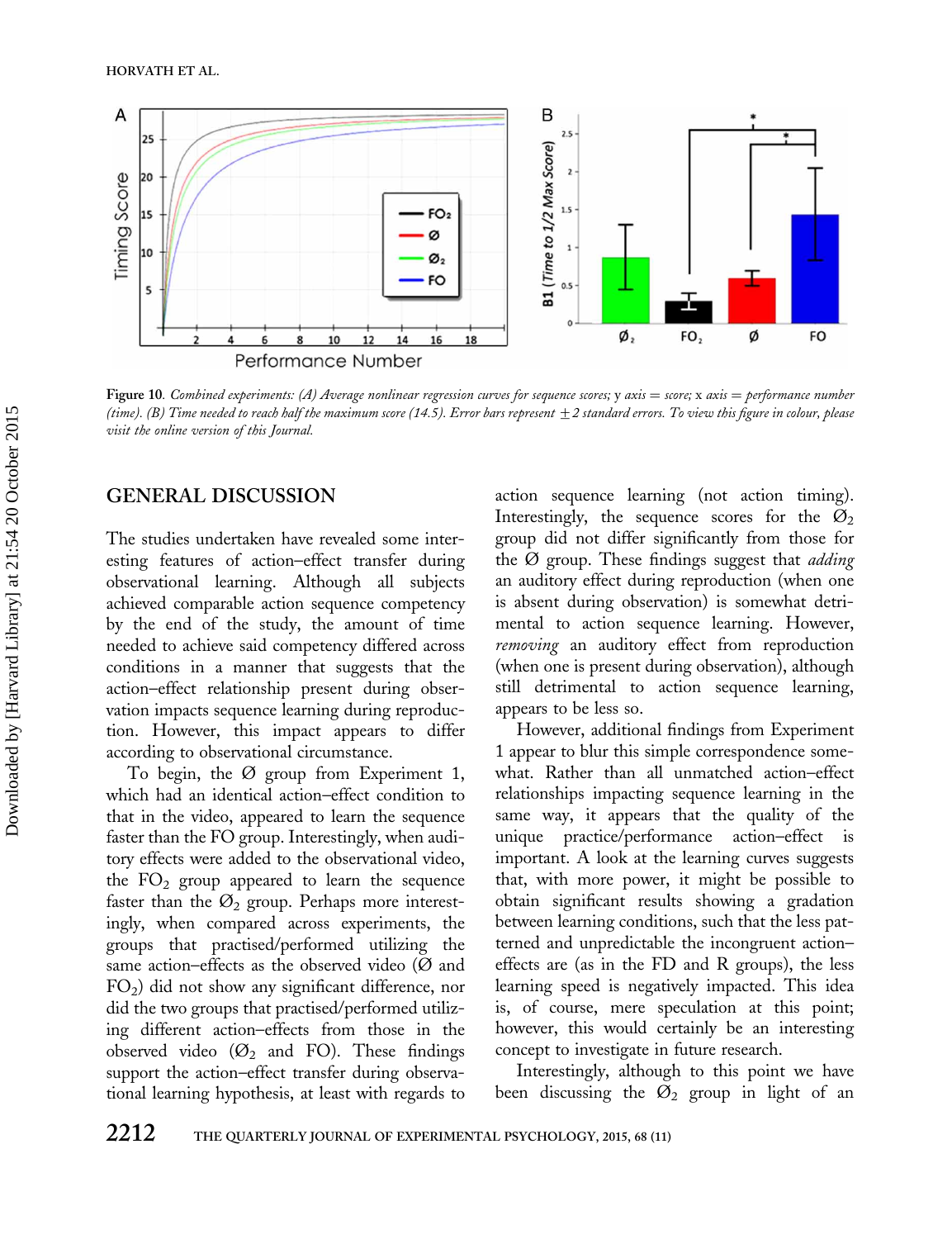action–effect being "removed" (from the observational stage), it is equally possible that the silence encountered during the reproduction stage was, in itself, a novel secondary action effect. Put differently, just as we argue that learning in the FO group probably suffered due to the introduction of a secondary, predictable action–effect relationship, so too may have the learning in the  $\mathcal{O}_2$ group suffered for a similar reason. The only difference might be that the added tones in the FO group required the relearning of five predictable action– effect relationships (each key mapped to C–G on the piano scale) whilst the removal of all tones in the  $\mathcal{O}_2$  group required the relearning of a single, predictable action–effect relationship (each key mapped to silence). Future experiments could tease this out by increasing the number of action– effect relationships utilized—say, by expanding the piano sequence to include 10 keys. With 10 keys, one would expect individuals in the FO condition to show a larger detriment than the one that we found (as they must now relearn 10 action– effect relationships) and members of the  $\mathcal{O}_2$ group to show a similar detriment to the one that we found (as they would still only have to learn one new action–effect relationship).

A likely contributing factor to our results is the transfer-appropriate processing (TAP) theory. First explored and elucidated in the 1970s (Craik & Lockhart [1972;](#page-15-0) Craik & Tulving, [1975;](#page-15-0) Morris, Bransford, & Franks, [1977\)](#page-15-0), TAP proposes that memory retrieval is enhanced when undertaken in a manner identical to that experienced during encoding (Lee, [1988\)](#page-15-0). Although typically discussed in the framework of future memory retrieval, integral to this theory is the assumption that all information that coincides with a task during the learning stage (e.g., action–effect congruence) will demonstrate common network encoding (Schendan & Kutas, [2007\)](#page-16-0). The fact that, in this study, participants who practised and performed (memory retrieval) in a manner identical to the observed video (memory encoding) outperformed the other groups suggests that TAP was occurring. Interestingly, the majority of work exploring TAP to date has utilized active learning protocols (for review: Roediger, Gallo, & Geraci, [2002](#page-16-0)). Our results suggest that, perhaps, TAP occurs in the observational sphere as well. More specifically, it is possible that memory retrieval is enhanced when it takes place in an environment/scenario identical to that encountered during observation . Future experiments can vary both the environment utilized in the observational video and the environment utilized for the practice/performance sections in order to determine how strong the TAP effect is in the observational learning domain.

The results obtained in these experiments hold many potential implications. First, with the proliferation of online classrooms and on-demand instructional videos, observational learning is quickly becoming a major tool for learners and teachers alike. Our data suggest that action–effect relationships are an important consideration, and, although we are uncertain how it may be leveraged to enhance learning, there are some things that online educators can certainly do to avoid hindering learning. Depending upon the type of lesson being conveyed, it would appear beneficial to include action effects that match those the learner will most likely encounter during practice. For instance, if one was designing a programme to aid stroke victims recover pinch strength in their fingers, the addition of unnecessary auditory cues or sound effects (typically not present when one makes a pinching motion) may lead to shallower learning curves than leaving the observed action silent. Similarly, if one is recording a video to teach novice athletes the correct form for a golf swing, the replacement of accurate action effects with narration may, again, hinder the speed with which the complex action is learned.

There are several limitations to this study that are worth noting. The first concerns sample size. As we recruited only 12–15 individuals per group, it is possible we may have missed several effects that would be present or overemphasized several effects that would diminish with more participants. Accordingly, our results must be interpreted with caution until similar research is undertaken. The next limitation concerns translatability. Although we have noted several potential applications of our findings, it is important to remember that the action learning task we utilized was relatively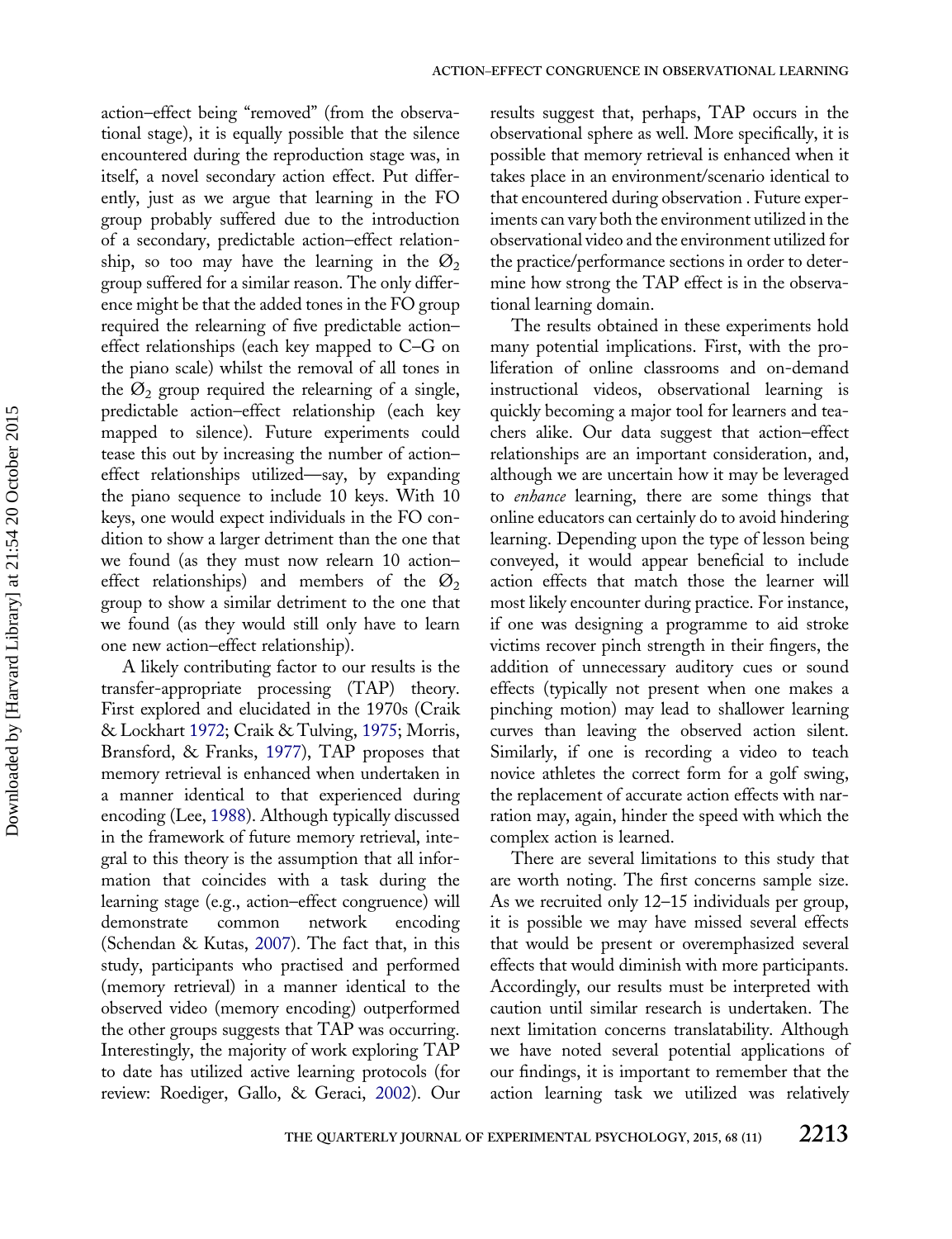<span id="page-15-0"></span>simple. The dynamics of an action–effect relationship during observational learning of more complex behaviours and/or cognitive skills may present differently than here. Finally, as the standard error estimates in our regression analysis were bootstrapped, this carries the assumption that our data are correlated within each group but independent between each group. Though we have no obvious reason to question this assumption, all aforementioned results using this analysis method should be interpreted with caution.

Although interesting, this study is largely preliminary and generates many questions open to future investigation. For instance, how intimately must the action and resultant effect be linked in order to be coded together? Using our paradigm as an example, what if a training video contained a largely irrelevant but audible classical music piece in the background? Would the presence or absence of this classical track during practice affect learning and performance? Also, beyond action and auditory effect, what other sensory modalities are susceptible to common coding? Would flashing light effects elicit similar results? How about tastes or scents? Beyond simply determining that action–effects are transferred during observational learning, future research should focus on ways to leverage this transfer in a bid to increase and enhancing learning.

# REFERENCES

- Buccino, G., Vogt, S., Ritzl, A., Fink, G. R., Zilles, K., Freund, H. J., & Rizzolatti, G. (2004). Neural circuits underlying imitation learning of hand actions: An event-related fMRI study. Neuron, 42, 323–334.
- Craik, F. I., & Lockhart, R. S. (1972). Levels of processing: A framework for memory research. Journal of Verbal Learning and Verbal Behavior, 11(6), 671–684.
- Craik, F. I., & Tulving, E. (1975). Depth of processing and the retention of words in episodic memory. Journal of Experimental Psychology: General, 104(3), 268–294.
- Doody, S. G., Bird, A. M., & Ross, D. (1985). The effect of auditory and visual models on acquisition of a timing task. Human Movement Science, 4, 271–281.
- Drake, C., & Palmer, C. (2000). Skill acquisition in music performance: Relations between planning and temporal control. Cognition, 74(1), 1–32.
- Drost, U. C., Rieger, M., Brass, M., Gunter, T. C., & Prinz, W. (2005). Action-effect coupling in pianists. Research Psychologische Forschung, 69, 233–241.
- Elsner, B., & Hommel, B. (2001). Effect anticipation and action control. Journal of Experimental Psychology: Human Perception and Performance, 27, 229–240.
- Elsner, B., & Hommel, B. (2004). Contiguity and contingency in action-effect learning. Psychological Research, 68, 138–154.
- Gabrielsson, A. (2003). Music performance research at the millennium. Psychology of music, 31(3), 221–272.
- Gazzola, V., & Keysers, C. (2009). The observation and execution of actions share motor and somatosensory voxels in all tested subjects: single-subject analyses of unsmoothed fMRI data. Cerebral Cortex, 19(6), 1239–1255.
- Hallam, S. (1997). Approaches to instrumental music practice of experts and novices: Implication for education. In: H. Jørgensen & A. C. Lehmann (Eds.), Does practice make perfect? Current theory and research on instrumental music practice (pp. 89–107). Oslo: Norges musikkhøgskole.
- Herwig, A., & Waszak, F. (2009). Intention and attention in ideomotor learning. The Quarterly Journal of Experimental Psychology, 62(2), 219–227.
- Hoffman, J., Sebald, A., & Stocker, C. (2001). Irrelevant response effects improve serial learning in serial reaction time tasks. Journal of Experimental Psychology: Learning, memory, and Cognition, 27(2), 470–482.
- Kunde, W., Hoffmann, J., & Zellmann, P. (2002). The impact of anticipated action effects on action planning. Acta Psychologica, 109, 137–155.
- Lee, T. D. (1988). Transfer-appropriate processing: A framework for conceptualizing practice effects in motor learning. Advances in Psychology, 50, 201–215.
- Morris, C. D., Bransford, J. D., & Franks, J. J. (1977). Levels of processing versus transfer appropriate processing. Journal of Verbal Learning and Verbal Behavior, 16(5), 519–533.
- Nelissen, K., Luppino, G., Vanduffel, W., Rizzolatti, G., & Orban, G. (2005). Observing others: Multiple action representation in the frontal lobe. Science, 310, 332–336.
- Paulus, M., van Dam, W., Hunnius, S., Lindemann, O., & Bekkering, H. (2011). Action-effect binding by observational learning. Psychonomic Bulletin & Review, 18(5), 1022–1028.